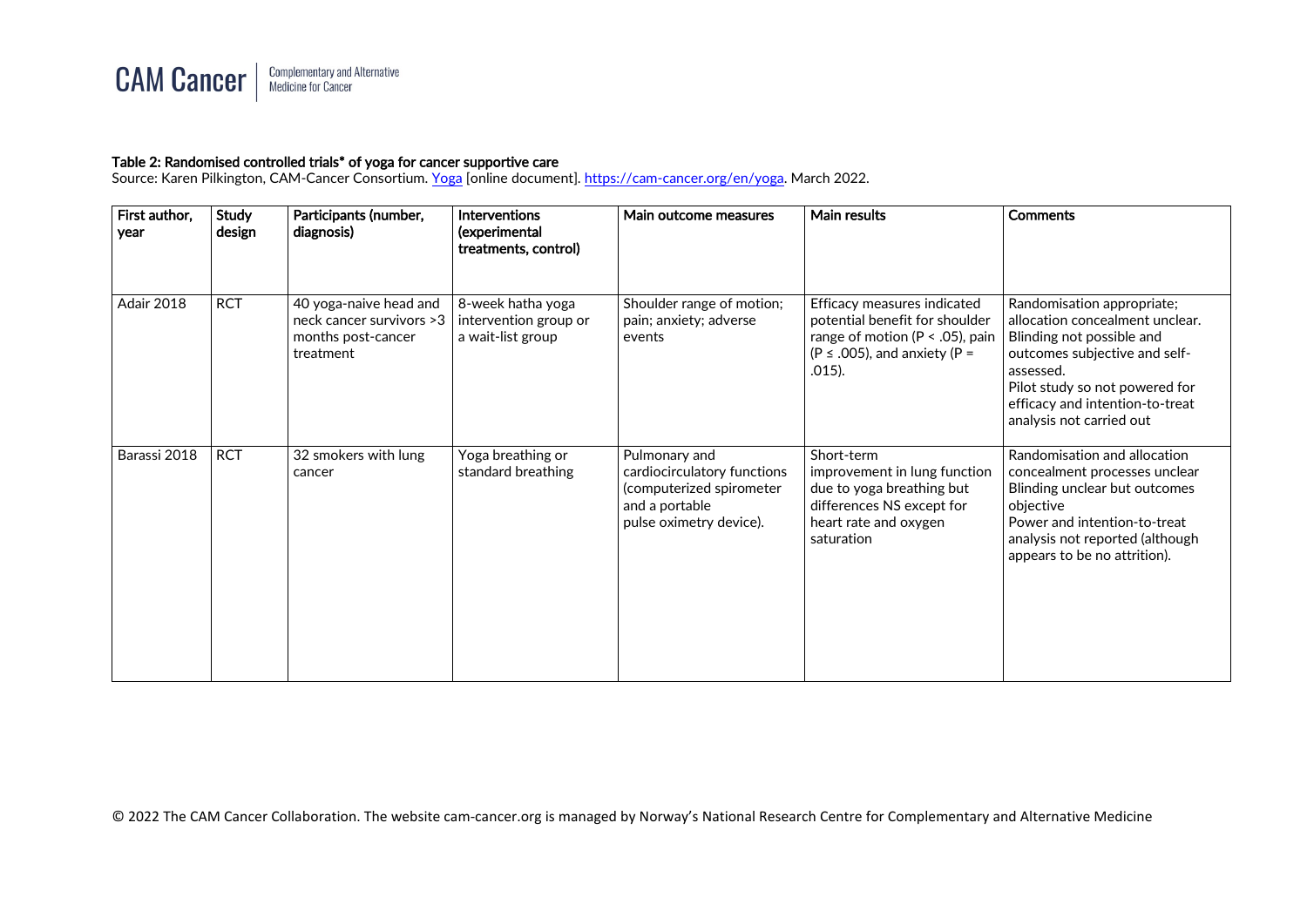

| Ben-Josef<br>2017 | <b>RCT</b> | 68 prostate cancer<br>patients undergoing<br>external beam radiation<br>therapy (RT)                                               | Eischens Yoga or no<br>yoga                                                   | Fatigue, erectile<br>dysfunction, urinary<br>incontinence, and overall<br>quality of life (QOL)                                                                                                                                                                   | Less fatigue in yoga arm<br>$(P<.0001)$ .<br>Improvement in erectile<br>function<br>$(P=.0333).$<br>NS: International<br>Prostate Symptom Score<br>$(P=.1022).$<br>Mixed results for QOL<br>measures                                                                                                         | Randomisation appropriate but<br>allocation concealment unclear.<br>Blinding not possible and<br>outcomes subjective and self-<br>assessed.<br>Power calculated but unclear what<br>sample size was required.<br>Intention-to-treat analysis is not<br>reported and attrition 13 in yoga<br>group vs 5 in control group.<br>Attrition in yoga group due to time<br>constraints for 9 participants. |
|-------------------|------------|------------------------------------------------------------------------------------------------------------------------------------|-------------------------------------------------------------------------------|-------------------------------------------------------------------------------------------------------------------------------------------------------------------------------------------------------------------------------------------------------------------|--------------------------------------------------------------------------------------------------------------------------------------------------------------------------------------------------------------------------------------------------------------------------------------------------------------|----------------------------------------------------------------------------------------------------------------------------------------------------------------------------------------------------------------------------------------------------------------------------------------------------------------------------------------------------------------------------------------------------|
| Cohen<br>2004 #   | <b>RCT</b> | 39 patients with<br>lymphoma who were<br>undergoing treatment or<br>who<br>had concluded treatment<br>within the past 12<br>months | Tibetan yoga group or<br>wait-list control group                              | Psychological adjustment<br>and sleep quality                                                                                                                                                                                                                     | Significantly lower sleep<br>disturbance scores with yoga<br>$(5.8 \text{ vs. } 8.1; P < 0.004).$<br>better subjective sleep quality,<br>faster sleep latency, longer<br>sleep duration, and less use of<br>sleep medications<br>NS for intrusion or avoidance,<br>state anxiety, depression, or<br>fatigue. | Randomisation and allocation<br>concealment appropriate.<br>No blinding possible and outcomes<br>subjective and self-assessed.<br>Power calculated but attrition 16%<br>in yoga and 25% in control group.<br>Intention-to-treat analysis not<br>carried out.<br>#N.B. only trial included in<br>Cochrane review of yoga in<br>haematological malignancies                                          |
| Cramer 2016       | <b>RCT</b> | 54 patients with non-<br>metastatic colorectal<br>cancer                                                                           | 10-week yoga<br>intervention (90 min<br>once weekly) or a<br>waitlist control | Disease-specific quality of<br>life (Functional<br>Assessment of Cancer<br>Therapy - Colorectal [FACT-<br>C]). Also: spiritual well-<br>being,<br>fatigue, sleep disturbances,<br>depression and anxiety,<br>body<br>awareness and body-<br>efficacy expectations | No significant differences in<br>FACT-C total score<br>Significant differences in<br>emotional well-being and<br>sleep disturbances at week<br>22; anxiety and depression at<br>week 10<br>No serious adverse events<br>occurred in the yoga group                                                           | Randomisation and allocation<br>concealment appropriate.<br>Blinding not possible and<br>outcomes subjective and self-<br>assessed.<br>Adequately powered and<br>intention-to-treat analysis carried<br>out.                                                                                                                                                                                       |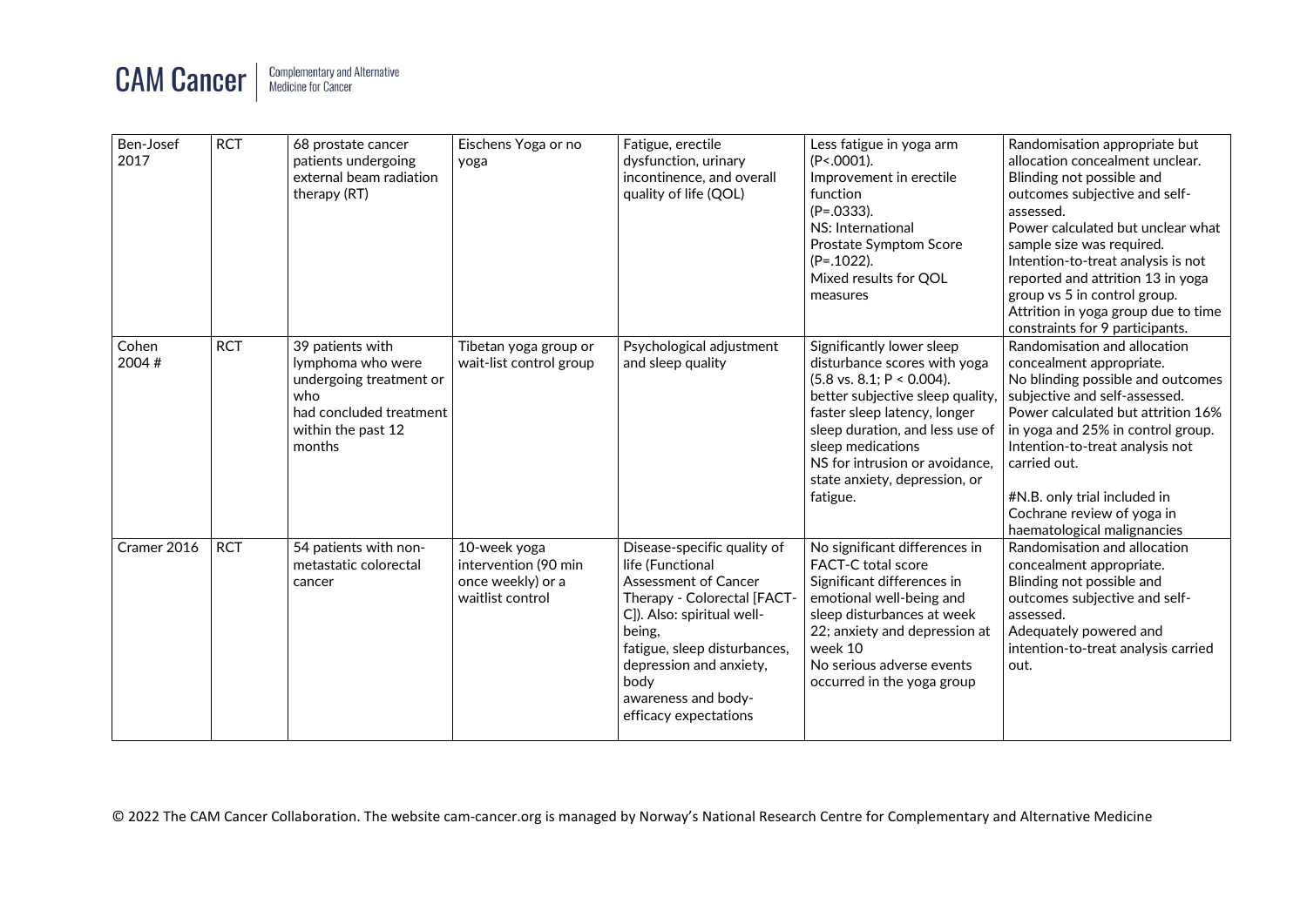## **CAM Cancer** Complementary and Alternative<br>Medicine for Cancer

| $\overline{D}^{\prime}$ Cuhna<br>2021 | <b>RCT</b>                             | 48 cervical cancer<br>patients undergoing<br>chemo-radiotherapy                                                      | Yoga nidra daily for 45<br>minutes for 4 weeks or<br>usual care only | Stress (three domains:<br>psychological, physical, and<br>social and financial<br>problems)                                                                                                                                                   | Stress was significantly less in<br>the groups that practiced<br>yoga nidra (79.46 vs. 64.42)<br>(P<0.0001).                                                                                                                                | Randomisation and allocation<br>concealment unclear.<br>Blinding not possible and outcome<br>subjective and self-assessed.<br>Adequately powered and no<br>attrition.<br>Outcome measure was developed<br>for the study                                                                  |
|---------------------------------------|----------------------------------------|----------------------------------------------------------------------------------------------------------------------|----------------------------------------------------------------------|-----------------------------------------------------------------------------------------------------------------------------------------------------------------------------------------------------------------------------------------------|---------------------------------------------------------------------------------------------------------------------------------------------------------------------------------------------------------------------------------------------|------------------------------------------------------------------------------------------------------------------------------------------------------------------------------------------------------------------------------------------------------------------------------------------|
| Hardoerfer<br>2018                    | <b>RCT</b>                             | 70 cancer patients with<br>mixed<br>diagnoses                                                                        | Yoga therapy compared<br>with waiting list control<br>group.         | Anxiety (General Anxiety<br>Disorder (GAD-7) scale)<br>Depressive<br>symptoms (Patient Health<br>Questionnaire-2 (PHQ-2))<br>Fatigue (European<br>Organisation for Research<br>and Treatment of Cancer<br>Fatigue scale (EORTC<br>QLQ-FA13)). | Anxiety was significantly<br>reduced yoga therapy<br>compared to the control<br>group ( $p = 0.005$ ).<br>NS for depression ( $p = 0.21$ )<br>and fatigue ( $p = 0.11$ )                                                                    | Randomisation and allocation<br>external but no details of process<br>Blinding not possible and<br>outcomes subjective and self-<br>assessed<br>Power adequate. Intention-to-treat<br>analysis not carried out and<br>difference in attrition between<br>yoga (5) and control (1) groups |
| Huberty 2019                          | <b>RCT</b>                             | 62 myeloproliferative<br>neoplasm patients                                                                           | Online yoga<br>(60 min/week of yoga) or<br>wait-list control         | Depression, anxiety, fatigue,<br>pain, sleep disturbance,<br>sexual function, total<br>symptom burden, global<br>health.<br>and quality of life                                                                                               | Small/moderate effect sizes<br>for yoga intervention for sleep<br>disturbance (d = - 0.26 to -<br>0.61), pain intensity $(d = -0.34)$<br>to -0.51), anxiety ( $d = -0.27$ to<br>$-0.37$ ),<br>and depression $(d = -0.53$ to -<br>$0.78$ ). | Randomisation and allocation<br>concealment appropriate.<br>Blinding not possible and some<br>outcomes subjective and self-<br>assessed.<br>Power and intention-to-treat<br>analysis not reported but attrition<br>similar in both groups.                                               |
| Janelsins<br>2015                     | <b>RCT</b><br>(secondar<br>y analysis) | 328 participants who<br>provided data on the<br>memory<br>difficulty item of the MD<br>Anderson Symptom<br>Inventory | YOCAS©® yoga-a<br>program or standard<br>care (SC)                   | Memory difficulty item of<br>the MD Anderson Symptom<br>Inventory                                                                                                                                                                             | YOCAS©® significantly<br>reduced memory difficulty at<br>post intervention<br>compared with SC (P<.05).                                                                                                                                     | Secondary analysis of data from<br>above RCT (Mustian 2013)                                                                                                                                                                                                                              |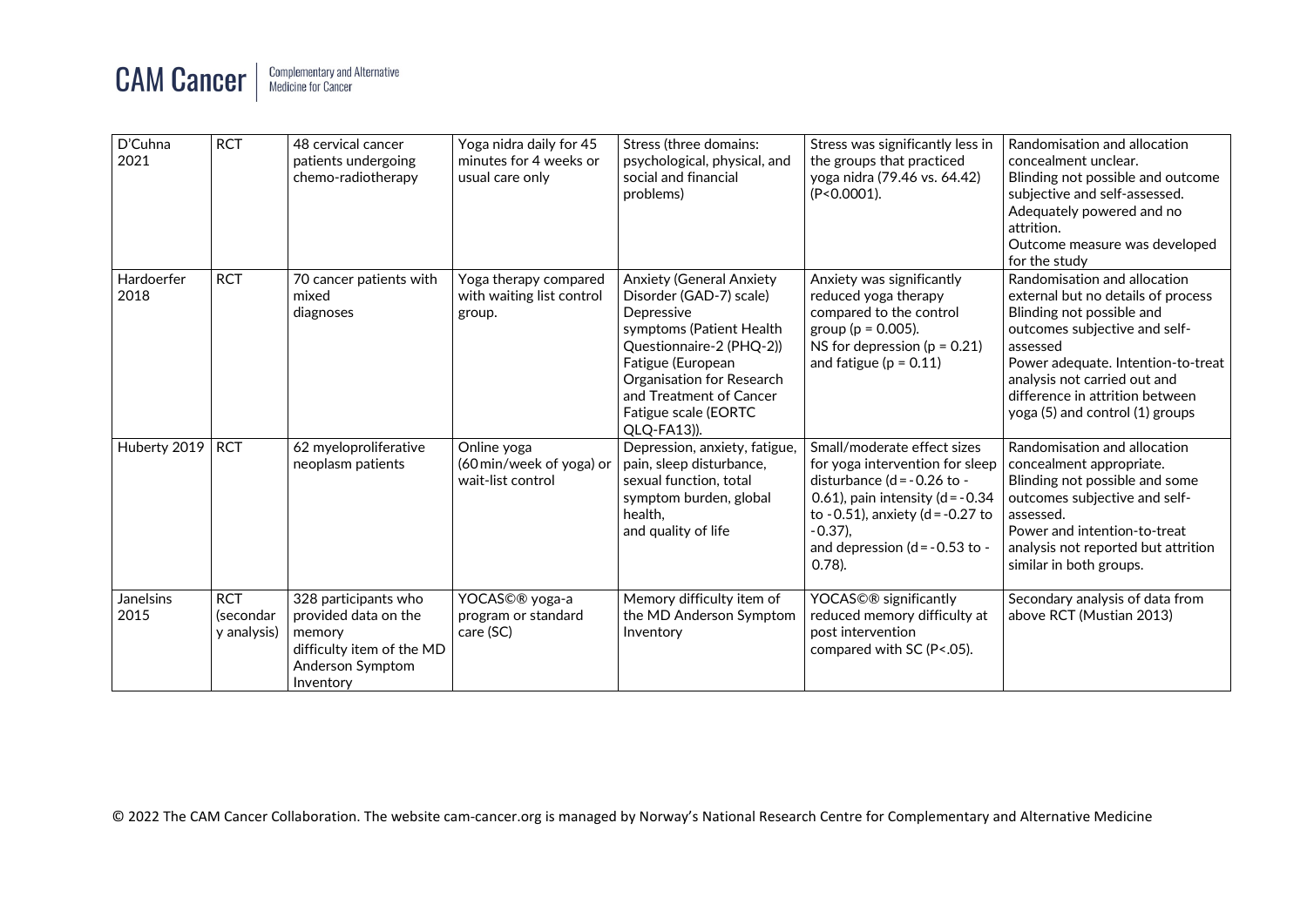

| Kothari 2019     | <b>RCT</b>          | 100 patients with<br>various cancers receiving<br>highly emetogenic<br>chemotherapy                        | Yoga including breathing<br>techniques, asanas and<br>meditation daily for 2<br>rounds of chemotherapy<br>or standard care only | Nausea and vomiting                                                 | Non-significant reduction in<br>incidence of<br>chemotherapy-induced<br>nausea (90% vs. 78%, P =<br>0.35)<br>Significant reduction in<br>incidence of vomiting with<br>yoga (42% vs. 22%, $P = 0.01$ )                                                      | Randomisation and allocation<br>concealment unclear.<br>Blinding not possible and nausea<br>subjective but vomiting objective.<br>Power and attrition not reported.                                              |
|------------------|---------------------|------------------------------------------------------------------------------------------------------------|---------------------------------------------------------------------------------------------------------------------------------|---------------------------------------------------------------------|-------------------------------------------------------------------------------------------------------------------------------------------------------------------------------------------------------------------------------------------------------------|------------------------------------------------------------------------------------------------------------------------------------------------------------------------------------------------------------------|
| Lin 2019         | Multicentr<br>e RCT | 358 patients with<br>various cancers (77%<br>breast cancer)                                                | Standardized, 4-week,<br>yoga therapy program<br>(Yoga for Cancer<br>Survivors [YOCAS]) or<br>standard care                     | Cancer-related fatigue,<br>sleep                                    | Significantly greater<br>improvements in CRF<br>compared with standard<br>survivorship care<br>post-intervention (P < .01).<br>(effects mediated by improved<br>sleep quality and reduced<br>daytime dysfunction)                                           | Randomisation and allocation<br>concealment adequate.<br>Blinding not possible and<br>outcomes subjective and self-<br>assessed. Power calculated but not<br>achieved with higher attrition in<br>control group. |
| Milbury<br>2019a | <b>RCT</b>          | 26 dyads (lung or<br>oesophageal cancer<br>patients undergoing<br>thoracic radiotherapy<br>and caregivers) | Dyadic Yoga (DY -<br>asanas, breathing<br>techniques, guided<br>imagery/meditation) 15<br>sessions or waitlist<br>control (WLC) | Quality of life, depression,<br>physical function                   | Significant improvements in 6<br>minute walk test (means:<br>DY=473m vs. WLC=397m,<br>d=1.19) and SF-36 physical<br>function (means: DY=38.77<br>vs. WLC=30.88; d=.66) and<br>social function (means:<br>DY=45.24 vs. WLC=39.09;<br>d=.44). QoL better      | Randomisation appropriate<br>(minimisation used)<br>Blinding not possible and<br>outcomes subjective<br>Pilot study so not adequately<br>powered. Similar attrition in both<br>groups.                           |
| Milbury<br>2019b | Pilot RCT           | 20 dyads (glioma<br>patients undergoing<br>radiotherapy and<br>caregivers)                                 | Dyadic Yoga (DY -<br>asanas, breathing<br>techniques, guided<br>imagery/meditation) 12<br>sessions or waitlist<br>control (WLC) | Cancer-related symptoms,<br>fatigue, depression, quality<br>of life | Clinically significant<br>improvements for patients in<br>the DY compared with the<br>WLC group for overall cancer<br>symptom severity ( $d = 0.96$ );<br>symptom interference $(d =$<br>0.74); depressive symptoms (d<br>$= 0.71$ ); mental QOL (d = 0.69) | Randomisation appropriate<br>(minimisation used)<br>Blinding not possible and<br>outcomes subjective<br>Pilot study so not adequately<br>powered. Only one withdrawal<br>from yoga group.                        |